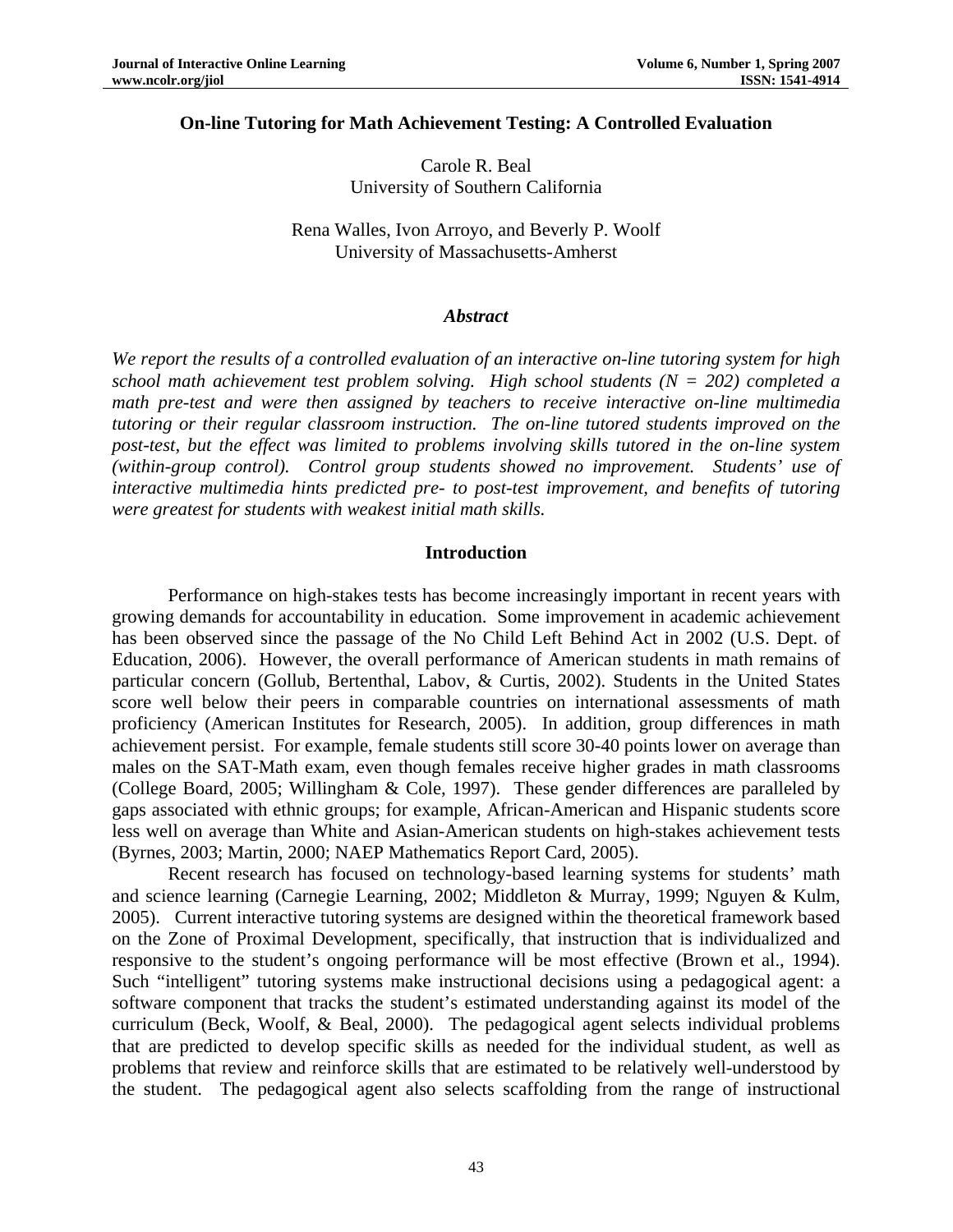resources available for a specific topic. Such instructional resources may include text hints, dialogue with the tutoring agent, worked examples that require transfer to the current problem, and interactive multimedia modules that walk the student through the solution path to the current problem.

There has been a considerable amount of research showing that intelligent tutoring systems designed within this theoretical framework provide effective instruction. For example, extensive evaluations of the Cognitive Tutor, created at Carnegie Mellon University and used by thousands of students, show that students improve with use of the Intelligent Tutoring System ITS relative to traditional whole-class math instruction (Carnegie Learning, 2002). Evaluation studies of the Andes tutoring system for physics indicate that student learning is significantly improved relative to paper-and-pencil work (Van Lehn et al., 2005). The Auto Tutor system provides effective instruction for physics and introductory computer science, among other topics, through simulated dialogue with the student (D'Mello, Craig, Sullins, & Graesser, 2006).

By comparison, there has been relatively little work to assess whether interactive tutoring systems can also help students improve their performance on academic achievement test items, which may require novel problem solving strategies and approaches rather than the direct application of procedures learned in the classroom. For example, SAT-Math exam problems can often be solved with good problem representation, estimation, and imagery strategies that may not be introduced or emphasized in the math classroom (Byrnes & Takahira, 1993; Gallagher, 1992; Reuhkala, 2001; Willingham & Cole, 1997). Deubel (2001) found that many teachers were not convinced that existing commercial math teaching software would be of value in helping students prepare for high-stakes math assessments, suggesting a need for supplemental resources to help students learn to solve the types of items that are likely to be on math achievement tests.

The present study was conducted to evaluate an on-line tutoring system designed to provide students with multimedia instruction in solving high-stakes math problems (e.g., problems from the SAT-Math exam). In addition, we hoped to learn if improvement in problem solving could be attributed specifically to the multimedia instruction. An alternate possibility is that students' performance might improve simply as the result of a general halo effect of interacting with a computer, for example, by increasing students' attention to the material; prior work suggests that interaction alone may enhance learning, independent of the instructional content (Mayer & Chandler, 2001). In addition, students might improve simply from taking a test twice (i.e., the first test might help the student become familiar with the types of math items that are on achievement tests and thus to improve on the second test even without tutoring in specific problem solving strategies). Thus, one goal of the study was to learn if students who received on-line interactive tutoring would improve only on math problems that required the math skills specifically targeted by the tutoring system, or if they would show general improvement, possibly indicating that they simply were engaged and attentive due to the novelty of the interactive computer activity. In addition, a second group of students took the pre- and post-tests but did not receive on-line tutoring to check for learning-from-the-test effects.

 A second goal of the present study was to evaluate the potential effectiveness of different forms of interactive scaffolding. Casey et al. (1997) note that challenging math problems can often be solved in a variety of ways. For example, students may use an algorithmic, textbooklike approach whereby they assign names to variables and create and solve equations. However, some problems, particularly items associated with math achievement tests, may also be solved with a more visual approach (e.g., using angle estimation, imagery, and visualization in order to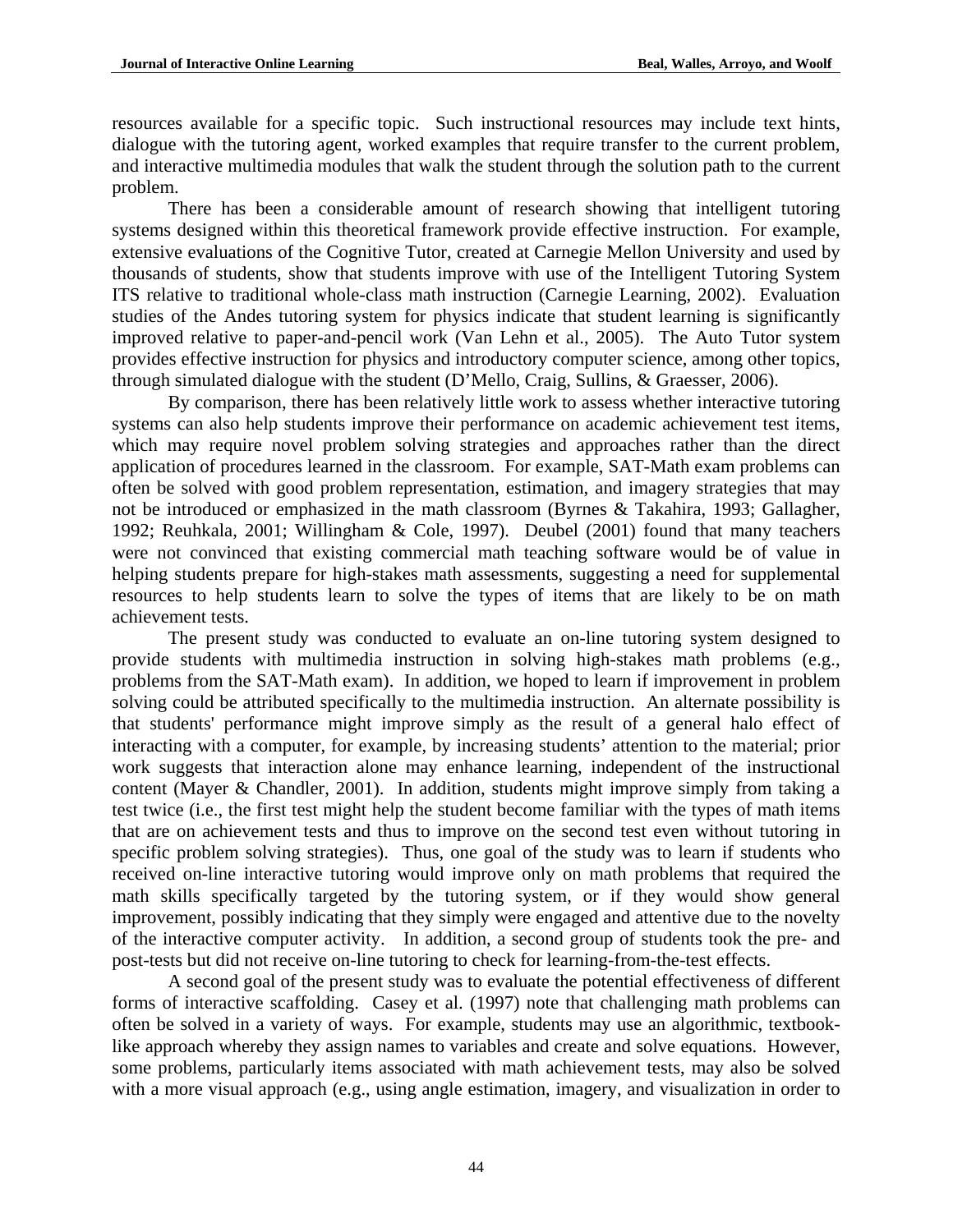infer the most likely answer to a problem) (Byrnes & Takahira, 1993). Such strategies can be readily displayed through animations on the screen, suggesting that visually-oriented scaffolding might be especially helpful to students. On the other hand, there is growing evidence that although animations often enhance students' interest and attention, they do not necessarily improve learning outcomes, possibly due to increased cognitive load (Mayer, 2001). In the present study, we compared the effects of algorithmic or visually-oriented hints on learning.

# **Method**

## *Participants*

The participants were students in geometry classes at two high schools located in suburban areas in Western Massachusetts. Teachers at each school selected students from one class to participate in the control condition  $(N = 49)$ ; students in the other classes participated in the on-line tutoring condition ( $N = 153$ ). Student populations included roughly equal proportions of White, African-American, and Latino/a students, with 80% qualifying for free lunch and other assistance.

## *Materials*

Students worked with the Wayang Outpost web-based interactive tutoring system. Wayang Outpost was designed to provide individualized multimedia tutoring in how to solve SAT-Math problems involving geometry skills. (The system includes additional modules that were not used in the study.) Students viewed a series of math problems, each of which showed a figure, table, or other graphic; the problem or equation to be solved; and five answer options. Students could click on an answer option and receive feedback (correct, incorrect).



*Figure 1*. Screen shot of Wayang Outpost problem showing hint animation (in red) to indicate angle values need to find solution.

Students could also view a sequence of interactive hints leading to the solution for a problem by clicking the "help" icon. Each "help" click produced an additional step in the solution path, culminating in the answer. Students could view as many of the hints as they chose, or could answer the problem at any point. When students first logged into the system, they were randomly assigned by the tutoring system server to view either algorithmic or visual interactive hints. Figure 1 shows a screen shot of a problem requiring the student to find the value of a missing angle by summing the two known angles and subtracting from the degree value associated with a straight angle. In the example shown, the relevant angles are highlighted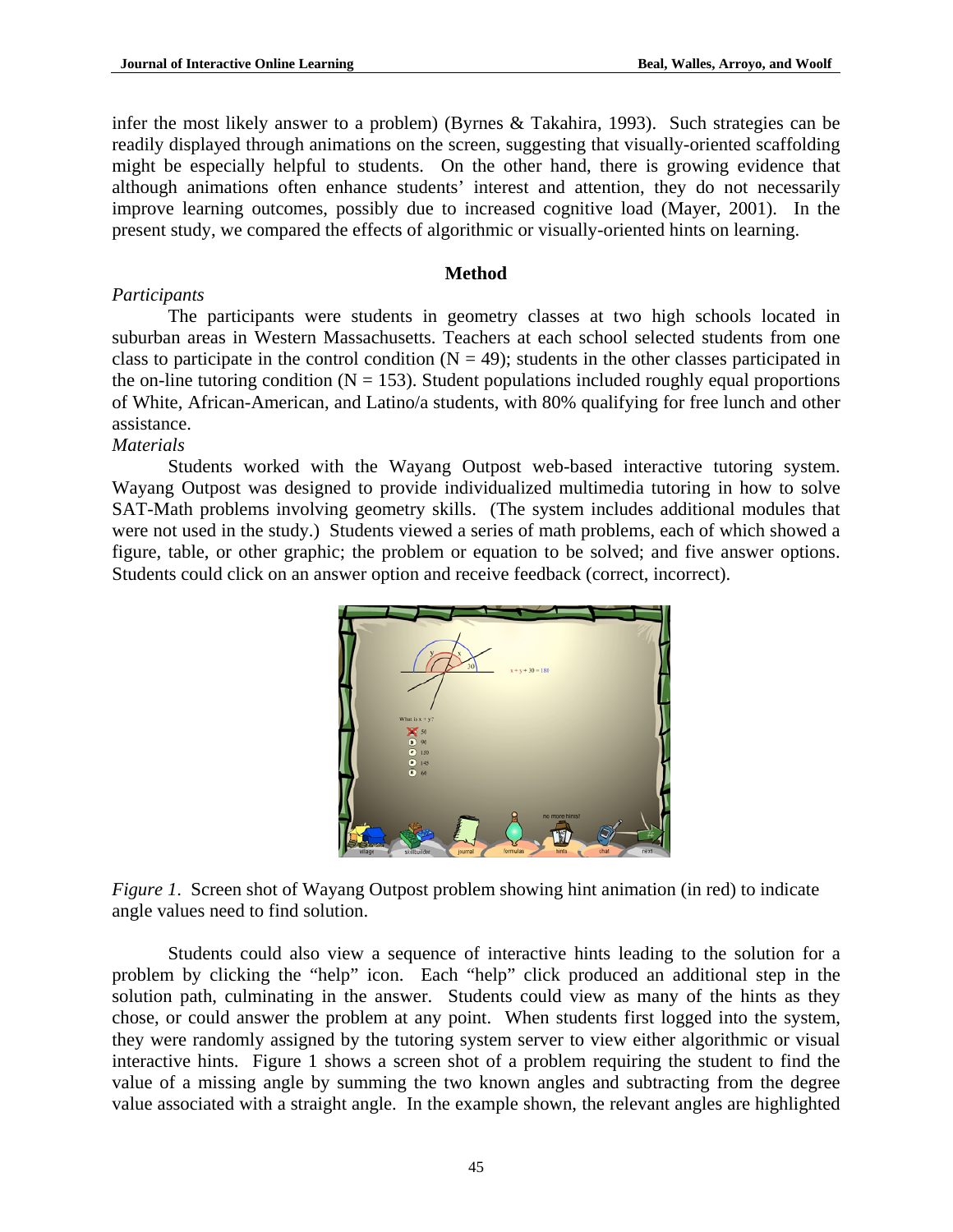with an animation in the visual interactive version before appearing on the screen in equation form. In the corresponding algorithmic version of the help, the values of the relevant angles are shown on the screen before moving into equation form.

There were 60 problems available at the time of the activity. For the present study, the order of problems presented to individual students was randomly determined by the tutoring system's problem selection mechanism (subject to the constraint that problems previously presented would not be selected again). Thus, students sitting at adjacent computers were unlikely to view the same math problem at the same time.

*Pre- and post-tests of math problem solving.* Paper-and-pencil tests of math problem solving proficiency were constructed from items taken from previously administered SAT-Math exams provided by the College Board. There were two forms, established in prior work to be equivalent in difficulty (Arroyo, Beal, Murray, Walles, & Woolf, 2004). Forms were counterbalanced for each student from pre- to post-test (e.g., one student received Form A for the pre-test, and Form B for the post-test; another student received Form B for the pre-test, and Form A for the post-test). Each form consisted of 21 problems: 15 geometry items assessed skills that were specifically tutored in the on-line system, and 6 algebra items assessed non-tutored skills, allowing for a within-subjects comparison of the system's impact. Problems were presented in multiple-choice format (i.e., there were five answer options for each item).

# *Procedure*

*On-line tutoring group*. Students completed the paper-and-pencil pre-test of SAT-Math problem solving in their regular geometry class, proctored by their mathematics class teacher. They were given 30 minutes to work on the pre-test.

Students then worked with the on-line tutoring system for two class periods. Sessions were held in an Internet-equipped computer lab at the students' school, and scheduled during the regular mathematics class time. In the first session, students were provided with user names and passwords, logged into the system, and then directed to the tutoring module. The second ITS tutoring session took place the following day. Students were instructed to re-enter the SAT-Math tutoring module and to work on additional problems. They were allowed to work within the tutoring module until the end of the class period, or until they completed all 60 problems. Students worked with the tutoring module for approximately 50 minutes each day and completed an average of 56 problems.

The paper-and-pencil post-test was administered two days later in the regular classroom setting by the students' mathematics teachers. Students were given 30 minutes to complete the post-test. (Seventeen students were absent when the post-test was administered due to class schedule conflicts.)

*Post-activity survey*. After the post-test, students were asked to complete a brief paperand-pencil survey about their perceptions of the tutoring system. There were four items focusing on how much students felt they had learned, how much they liked the system, how seriously they had tried to learn while using it, and how much they would like to use it again. Students rated their responses on a five-point Likert-type rating scale.

*Control group students*. Students in the control group were administered the paper-andpencil pre- and post-tests in the same manner and on the same days as students in the experimental group. In the interim, the control group students participated in the normal mathematics class activities conducted by their teacher.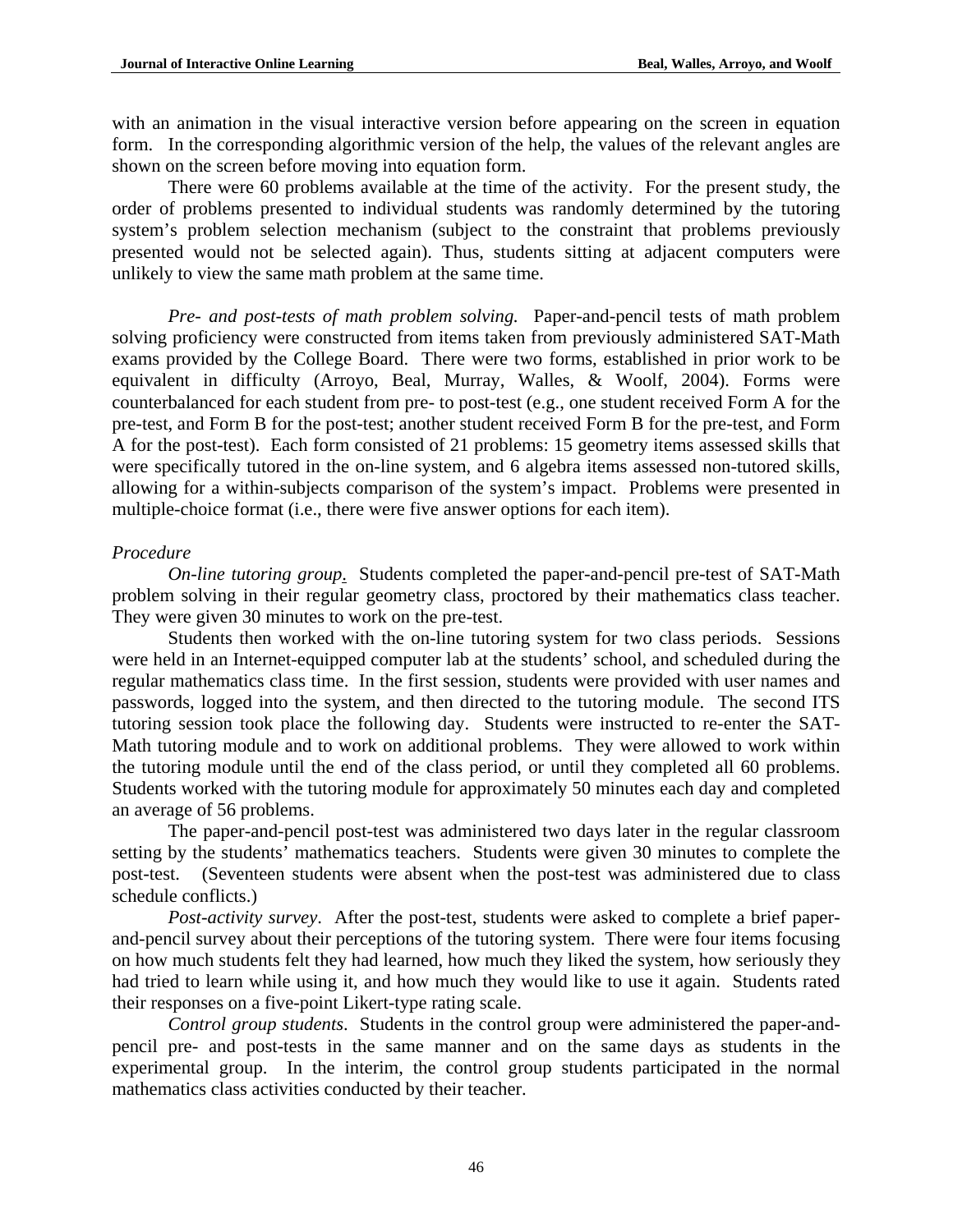#### *Scoring*

*Pre- and post-tests*. The pre- and post-tests were scored for correct answers, incorrect answers, and skipped items. A scoring system similar to actual SAT-Math achievement test scoring was utilized to account for guessing: three points were given for each correct answer, one point was taken away for each incorrect answer, and 0.2 points was subtracted for each unanswered question (College Board, 2004). Each student received scores for their responses on the tutored (geometry) and untutored (algebra) items on the pre-test and on the post-test.

*Interactions with tutoring system*. As students worked in the tutoring module of the ITS, behavioral data were automatically recorded, including how many attempts were made to answer each problem, hints requested per problem, and time on the problem. Each student's action and latency data records on each problem were then machine-classified into one of five action patterns (Beal, Qu, & Lee, 2006). Table 1 shows the action patterns and definition rules used in the classifier. For example, if the student clicked on one or more incorrect answers in less than 10 seconds after the problem loaded on the computer screen, with inter-click intervals of less than 10 seconds, the student's record for that problem would be classified as GUESS. The latencies used in the classifier were determined by the performance of academically proficient students (i.e., if a high-achieving student requires more than 10 seconds to view a problem before responding with the correct answer, there is a high probability that students who choose an answer in less than 10 seconds have not actually read the problem and are guessing; the estimate of guessing increases with rapid clicks on incorrect answers).

| <b>Action Pattern Classification</b>         | Definition                                       |  |  |  |
|----------------------------------------------|--------------------------------------------------|--|--|--|
| <b>SOLVE</b>                                 | Problem available for at least 10 seconds        |  |  |  |
| Independent-accurate problem solving         | before student chooses correct answer; no        |  |  |  |
|                                              | interactive help is viewed.                      |  |  |  |
| <b>SOLVE-ERRORS</b>                          | Problem available for $10+$ seconds before       |  |  |  |
| Independent-inaccurate problem solving       | student selects answer; first answer incorrect;  |  |  |  |
|                                              | at least 10 seconds before next answer           |  |  |  |
|                                              | selected; no interactive help viewed             |  |  |  |
| <b>LEARN</b>                                 | Problem available for $10+$ seconds before first |  |  |  |
| Learn with help                              | action; interaction with at least one multimedia |  |  |  |
|                                              | hint for 10+ seconds before correct answer       |  |  |  |
|                                              | selected                                         |  |  |  |
| <b>GUESS</b>                                 | Problem presented for under 10 seconds before    |  |  |  |
| Select multiple answers without attending to | answer selected; inter-click intervals on        |  |  |  |
| problem or viewing help                      | answers less than 10 seconds; no interactive     |  |  |  |
|                                              | help requested                                   |  |  |  |
| <b>SKIP</b>                                  | Student does not select answer to current        |  |  |  |
| Skip                                         | problem; requests new problem                    |  |  |  |

Table 1: *Rules for Machine-classification of Student Actions and Latencies on Problem*

### **Results**

The overall scores of students in the control and on-line tutoring groups on the paper-andpencil pretest were compared with a one-way analysis of variance. Results indicated that the control group students had significantly higher scores on the pre-test,  $F(1,191) = 17.665$ ,  $p <$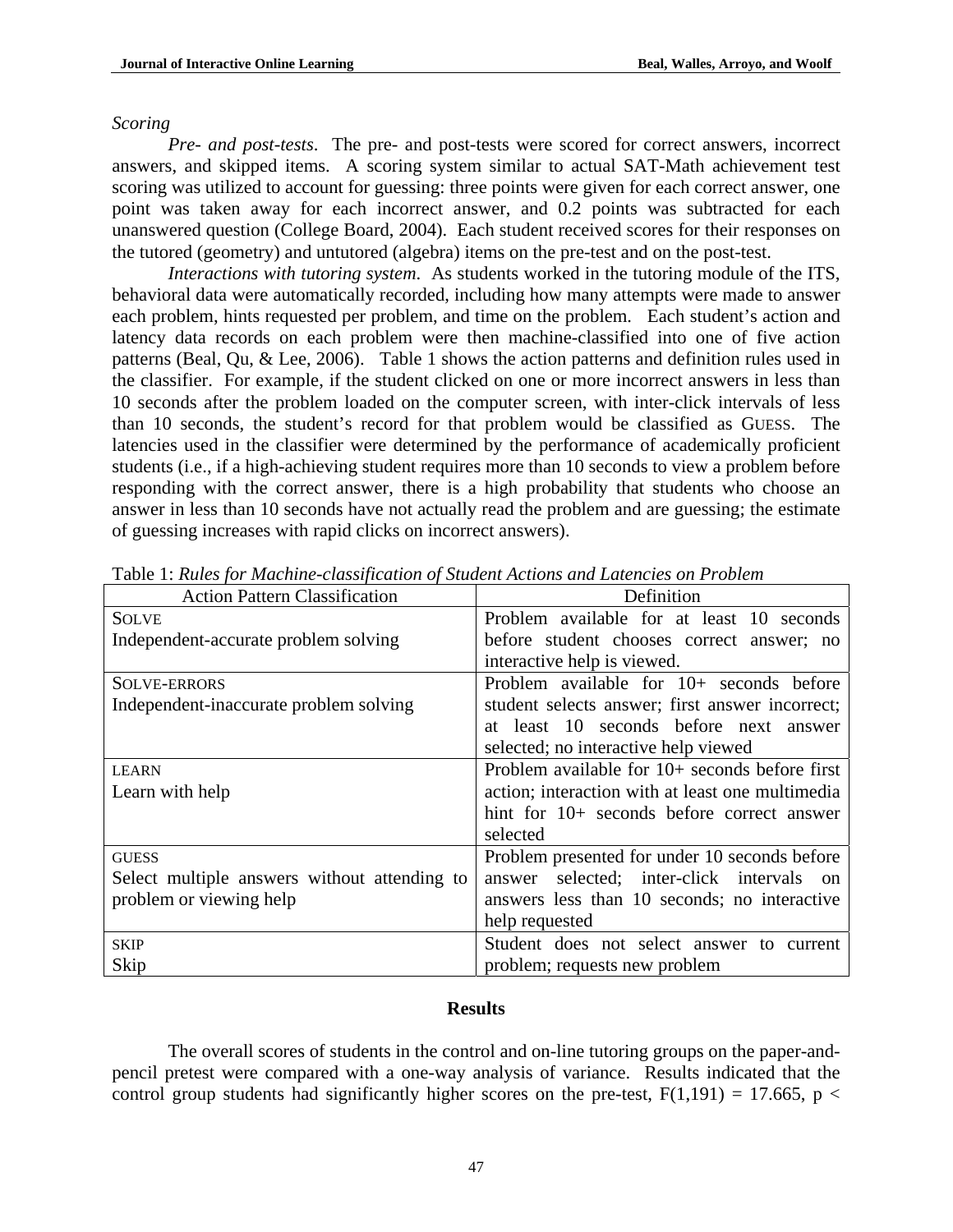.001. Although the performance of the control group students was not at ceiling, these students were clearly more proficient than those selected by teachers to participate in the on-line tutoring group; thus, subsequent analyses were conducted separately for the two groups. (Results and interpretations are similar for analyses conducted with both groups included.)

To learn if the control group students improved from pre- to post-test, an analysis of variance was conducted with test time (pre-, post-) as the within subjects factor, and test score as the dependent measure. The results indicated that there was no significant difference in the scores of the control group students on the first and second test. Mean scores and standard deviations are shown in Table 2.

| Student<br>Group        | Number<br>of | Geometry<br>Pre-test | Geometry<br>Post-test | Algebra<br>Pre-test | Algebra<br>Post-test |
|-------------------------|--------------|----------------------|-----------------------|---------------------|----------------------|
|                         | students     |                      |                       |                     |                      |
| Interactive<br>tutoring | $N = 153$    | 0.25(7.97)           | 3.31(9.35)            | $-0.23(4.76)$       | 0.57(4.81)           |
| Control<br>group        | $N = 49$     | 6.93(9.16)           | 5.85(11.47)           | 0.79(5.37)          | 2.29(5.63)           |

Table 2: *Mean scores (standard deviations in parentheses)* 

The comparison of pre- to post-test scores was repeated for students in the on-line tutoring group. The results indicated that these students showed significant overall improvement from pre-test to post-test (M = 4.13),  $F(1,125) = 12.977$ ,  $p < .001$ . More specifically, an analysis of variance with problem type (geometry, algebra) and test (pre-, post) as within-subjects factors yielded a significant interaction between problem type and test,  $F(1,126) = 6.817$ ,  $p < .01$ . Students showed improvement on the math problems involving skills tutored in the on-line system (geometry), but not on the math problems involving non-tutored skills (algebra). Mean scores and standard deviations are in Table 2.

We next considered the effects of on-line tutoring on students in relation to their prior math skills, as indicated by their performance on the pre-test. Students were divided into "high" and "low" proficiency groups based on their pre-test scores, using a median split technique. An analysis of variance was conducted with math proficiency as the grouping factor, test time (pre-, post-) as a within subjects factor, and scores on tutored-skill test items as the dependent measure. Not surprisingly, there was a main effect of proficiency,  $F(1,125) = 51.33$ ,  $p < .001$ , indicating that high proficiency students solved more problems than low proficiency students. There was also an effect of test time,  $F(1,125) = 46.40$ ,  $p < .001$ ; as noted above, students improved on tutored-skill items from pre- to post-test. In addition, there was a significant interaction between initial math proficiency and test time,  $F(1,125) = 30.697$ ,  $p < .001$ . Students with low initial math proficiency showed greater improvement from pre- to post-test than students who started the activity with greater math proficiency. This indicates that the benefits of interactive on-line tutoring were greatest for the students with relatively weak math skills.

We next attempted to relate students' behavior with the tutoring system to their pre- and post-test performance. Recall that each student's interactions with the system on each math problem were classified into one of five patterns. Proportion scores were calculated for each pattern, in relation to the number of problems completed by each student. Mean proportion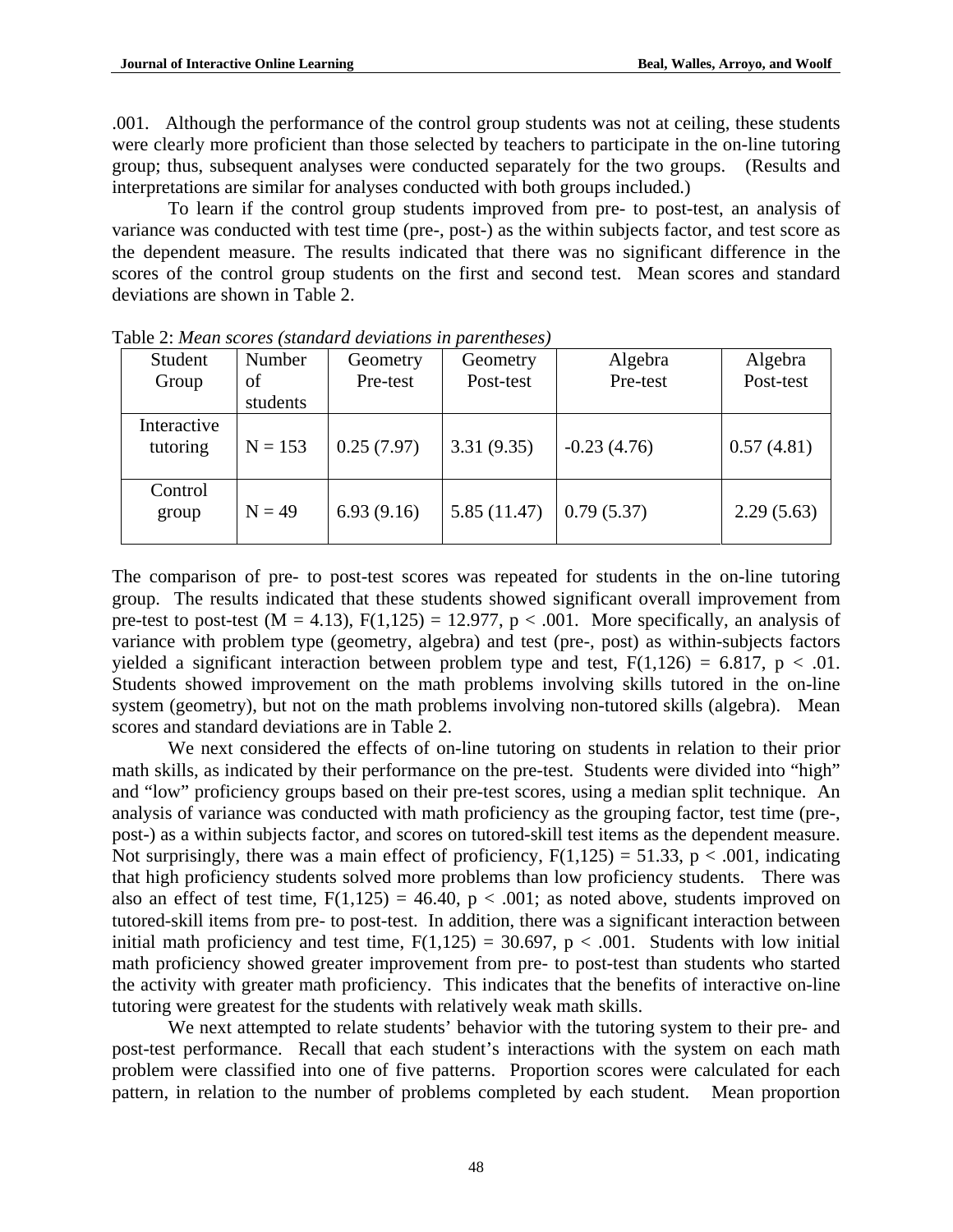scores were 0.26 for LEARN, 0.23 for GUESS, 0.21 for SOLVE-ERRORS, 0.17 for SOLVE, and 0.09 for SKIP; remaining problems were not classified by the rules shown in Table 1 (0.04).

Students were grouped via K-means clustering on their proportion scores for GUESS, LEARN, SOLVE, and SOLVE-ERRORS (because rates for SKIP were low, these items were not considered further). The results indicated five clusters; coordinate plots are shown in Figure 2. Cluster 1 ( $N = 11$ ) included students whose dominant strategy was to solve the problems independently, without errors or requesting multimedia hints. Cluster 2 ( $N = 22$ ) included students who tended to guess. Cluster 3 ( $N = 16$ ) students also guessed, but not as frequently as Cluster 2 students, and they also interacted with multimedia help features. Cluster 4 ( $N = 30$ ) students had the highest proportion of attempting to learn through interaction with the multimedia help. Cluster 5 ( $N = 34$ ) students attempted to solve the problems on their own (i.e., they did not typically interact with the help) but differed from Cluster 1 in that their initial answers were often wrong.



Figure 2. Coordinate plots showing action patterns associated with student clusters

An analysis of variance with Cluster as the grouping factor, test (pre-, post-) as the within-subjects factor, and scores on tutored test items as the dependent measure revealed a main effect of test,  $F(1,108) = 8.499$ ,  $p < .01$ . This reflects the improvement from pre-test to post-test previously noted. In addition, there was a main effect of Cluster,  $F(1,108) = 13.226$ ,  $p < .001$ .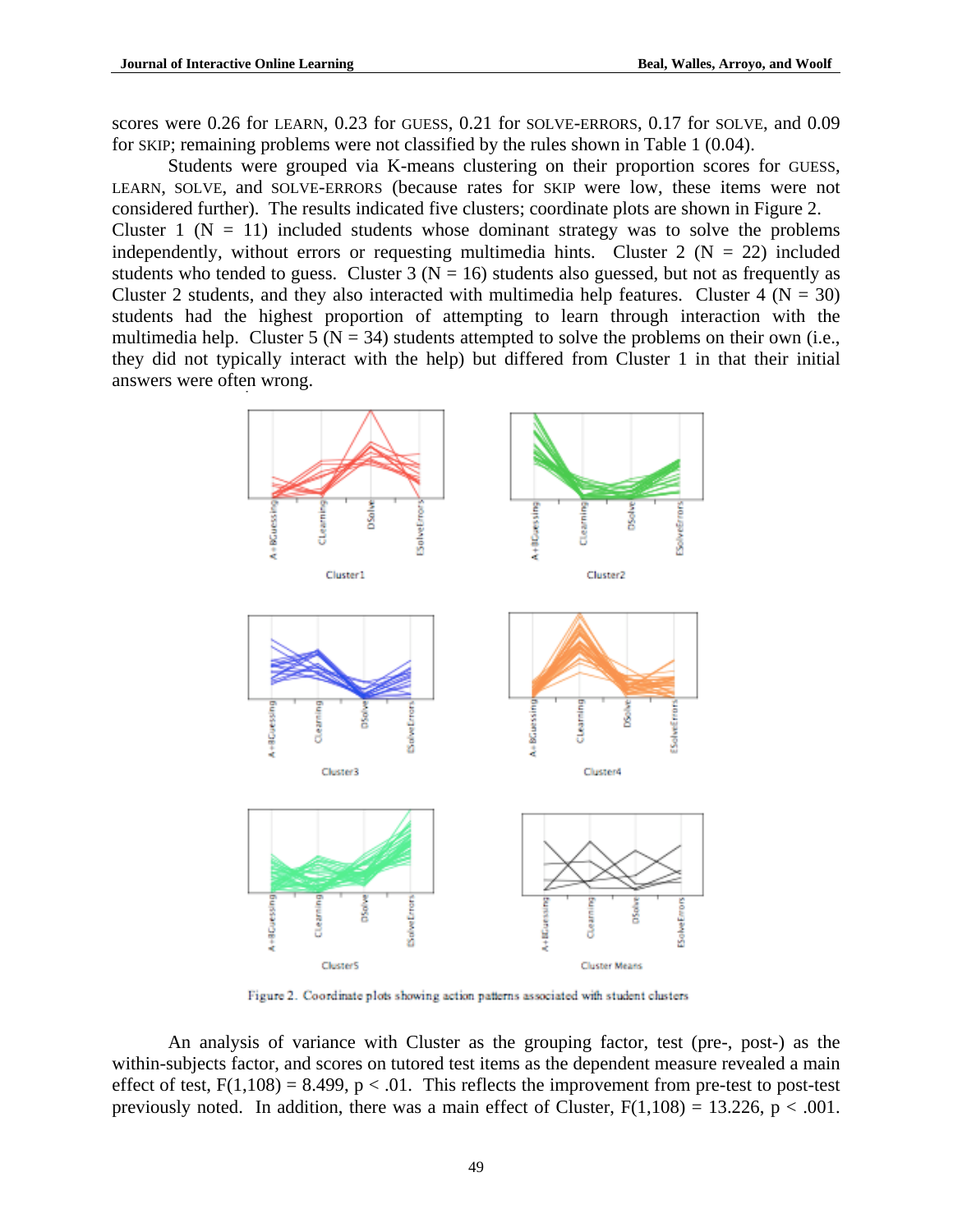As may be seen in Figure 3, Cluster 1 students had the highest pre-test scores, but showed the smallest improvement. These students were most likely to solve problems independently (i.e., they had the lowest level of interaction with the tutoring system). Students in the other clusters had lower pre-test scores, but tended to improve more. In particular, a contrast comparison showed that Cluster 4 students (who used multimedia help more than other students) improved more than Clusters 2, 3, and 5 students (who guessed or made errors),  $F(1,108) = 7.501$ ,  $p < .01$ .



*Figure 3.* Mean pre-test (red line) and post-test (green line) score for student clusters representing interaction patterns with tutoring system.

Analyses were repeated with mode (algorithmic, visually-oriented multimedia help) as a between-subjects factor, but no significant effects were found. Similarly, gender did not appear as a significant factor in any of the analyses.

After the post-test, students completed a brief survey about their perceptions of the tutoring system. A MANOVA with Cluster as the grouping factor showed no significant differences in students' ratings of how seriously they had taken the activity, how much they felt they had learned, how much they liked the tutoring system, and how much they would like to use it again. However, as illustrated in Figure 4, Cluster 4 students – who were more engaged with the multimedia help features -- had the highest mean ratings in absolute terms on the four survey items.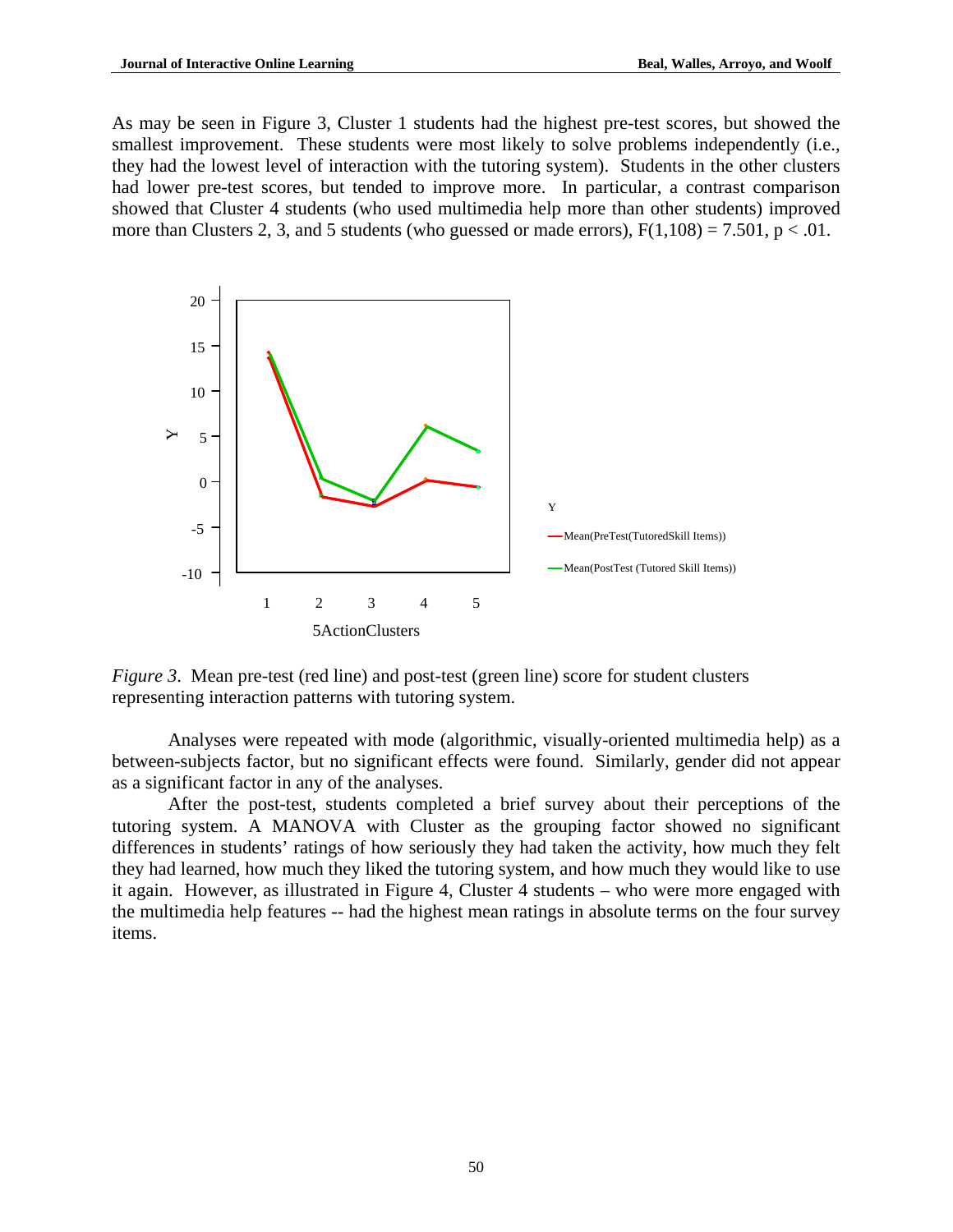

*Figure 4*. Mean ratings on post-activity survey for five action pattern clusters

#### **Discussion**

The present findings are consistent with previous work indicating that students benefit from interactive on-line tutoring in math (Carnegie Learning, 2002; Middleton & Murray, 1999; Nguyen & Kulm, 2005). Here, students showed significant improvement from pre- to post-test, in spite of high variability in performance. In addition, the effect did not appear to be due to a general halo effect of working with a computer: students who worked with the system significantly improved their performance on tutored (geometry) problems, without improving on control (algebra) questions.

In contrast, there was no change in the performance of the control group students. One issue is that the control group students generally performed much better at the pre-test than the tutoring system students. Selection of classes for the conditions was conducted by teachers who, it turned out, felt that classes with more low-achieving students would benefit from the on-line tutoring system and therefore selected these classes for participation. However, the important point is that the control group did not improve on either geometry or algebra problems. Thus, the improvement seen in the tutoring group was not simply due to general improvement over the school week, or the effect of re-testing.

One important issue in intervention studies is the role of time-on-task. In the present case, the tutoring and control groups participated for equal amounts of class time. However, the time was allocated to different activities: students in the control group continued to receive their regular classroom instruction, whereas for the tutoring group students, class instruction was replaced by interactive on-line tutoring. The interactive tutoring was aligned directly with the pre- and post-test outcome measures (i.e., it focused on teaching solutions to math problems from high-stakes achievement test items). In contrast, the classroom instruction provided to the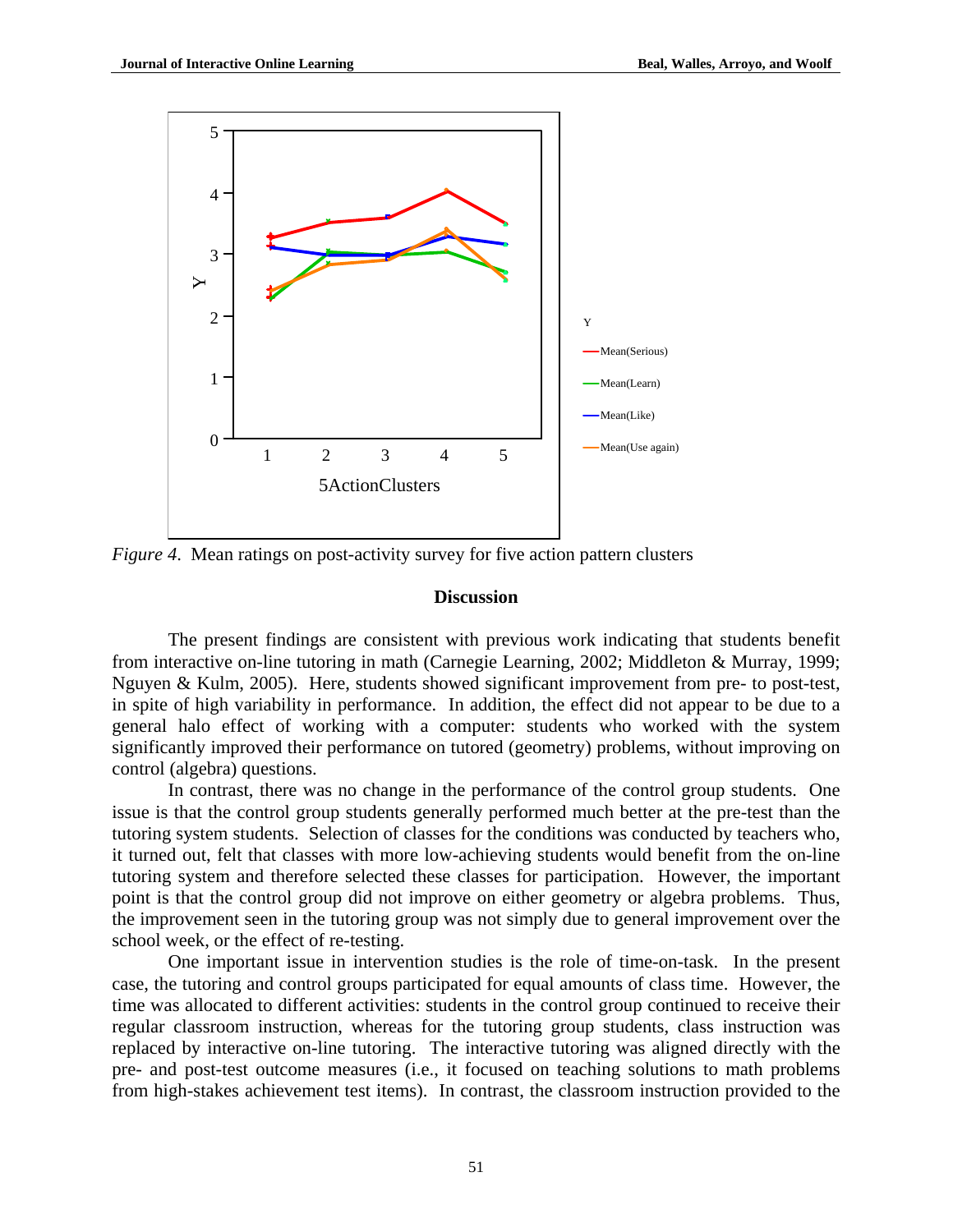control group students did not specifically target this type of problem solving and thus, it may not be surprising that they did not show any improvement. What was not measured in the present study was whether there was a cost for the tutoring group students in terms of having regular class instruction replaced by the interactive on-line tutoring. Including an assessment of classroom learning in addition to the instrument used to assess high-stakes achievement test item problem solving would help to resolve this question.

A second goal of the research was to compare the impact of algorithmic help features to more visually-oriented animations. However, there was no indication that the type of multimedia help influenced either the students' performance (pre- and post-test changes), or their interactions with the tutoring system (as assessed by action pattern classifications). One possible reason is that the two versions of the hint sequence for a math problem only diverged after the first 2-3 hints were viewed. Students in the current study rarely asked for enough help to see these mode-specific hints. Therefore, it is at least possible that students would respond differently given more exposure to the specific types of help. However, additional work will be required to evaluate this possibility.

Another finding was that the on-line tutoring activity seemed to have the most benefit for students with the weakest math proficiency. More specifically, students with lower pre-test scores showed greater improvement than those with stronger initial skills. In addition, improvement was related directly to students' use of the multimedia help features: students who had the highest use of multimedia help features improved from pre- to post-test significantly more than other students. Conversely, students with higher pre-test scores were more likely to solve problems in the tutoring system without viewing help or making errors – yet these students did not show any improvement simply from solving problems. Thus, it seems that the students with weaker initial skills were most likely to engage in interaction with the tutoring system and, as a result, to improve their skills. These students also had the most positive perceptions of the tutoring system, as indicated by responses on the brief post-activity survey.

Our interpretation about the impact of interactive tutoring on low-proficiency students is somewhat constrained by the high variability in scores, and the low overall level of performance. The study was conducted in schools with generally low levels of academic achievement, and the students selected by teachers for participation in the tutoring activity were generally not doing as well as their peers in math. In absolute terms, even the "high proficiency" students in the study did not perform very well on our measures of math skill, and the improvement observed as the result of interactive tutoring, although significant in statistical terms (and to the classroom teachers), was hardly dramatic. Still, effective educational interventions usually have the greatest benefit for those students who were already doing well to begin with: the "rich get richer" effect (Ceci & Papierno, 2005). The present results thus suggest that interactive learning systems may have great potential to reach the students who are struggling the most in the traditional classroom.

The next step in the research is to learn what prompts some students to choose to use the interactive help features, whereas other students with similar skills decide to work independently or to guess. We did find that, not surprisingly, students with higher math skill were more likely to solve problems independently and correctly than students with lower skill. However, lowerskill students were equally likely to guess, to attempt to solve problems on their own (with errors), or to use multimedia help. More generally, the largest cluster included students who tended to keep trying to solve the math problems without viewing the help, with the result that they made many errors on problem after problem; this cluster included equal numbers of high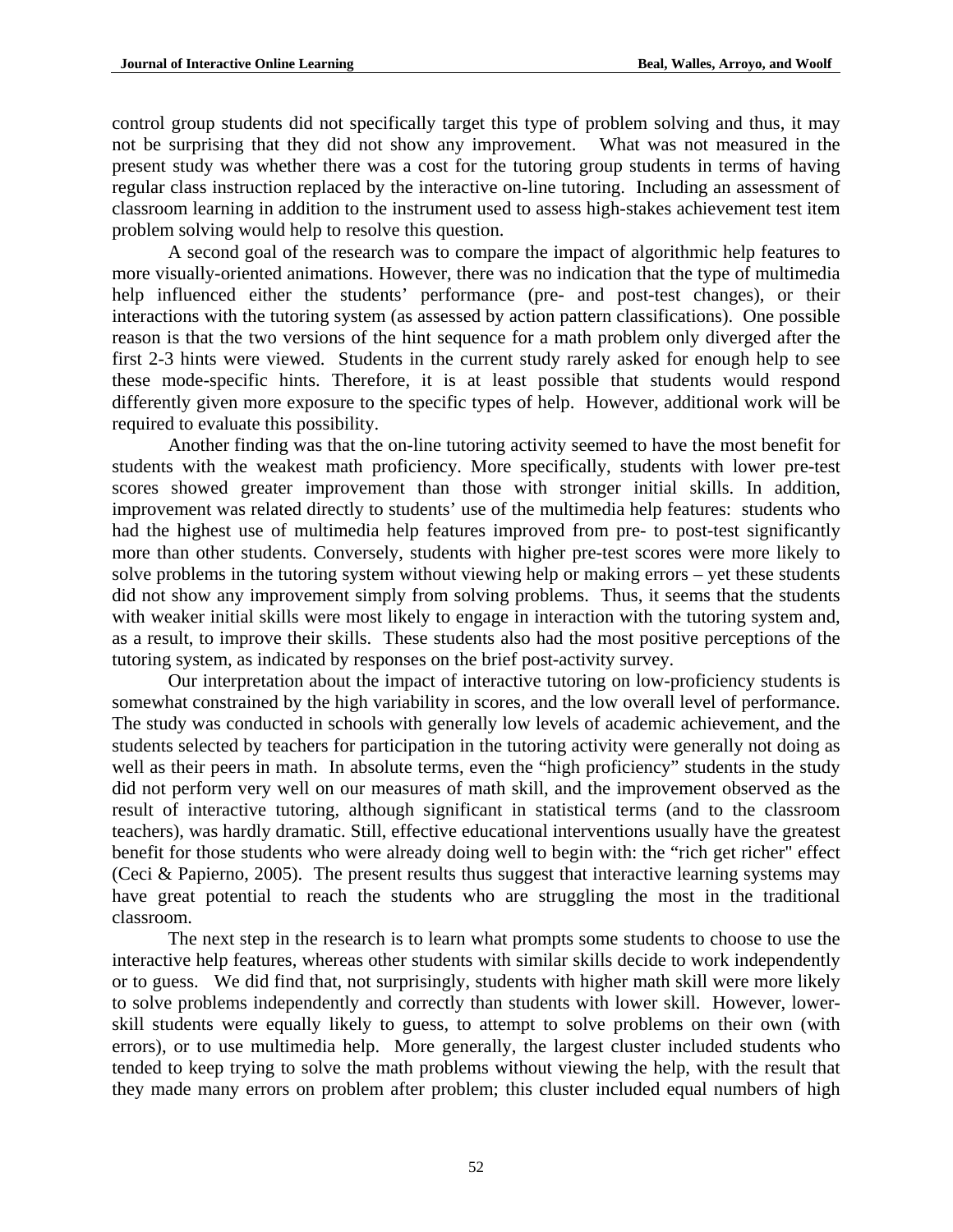and low skill students. Thus, proficiency alone does not predict how students will interact with the system. One possibility is that students' beliefs about the domain, including their selfefficacy and their attributions about learning may play a role in their decision to interact with the system or to work independently (and unsuccessfully). For example, students may feel that accessing help features may somehow reflect poorly on their inherent ability, and may thus attempt to avoid seeking help even though it would be of benefit to them (Leder, Pehkonen, & Torner, 2002; Pajares, 2002). Assessing students' beliefs about their ability in relation to their behavior with interactive tutoring systems may lead to the design of interventions that will encourage students to use such systems more effectively.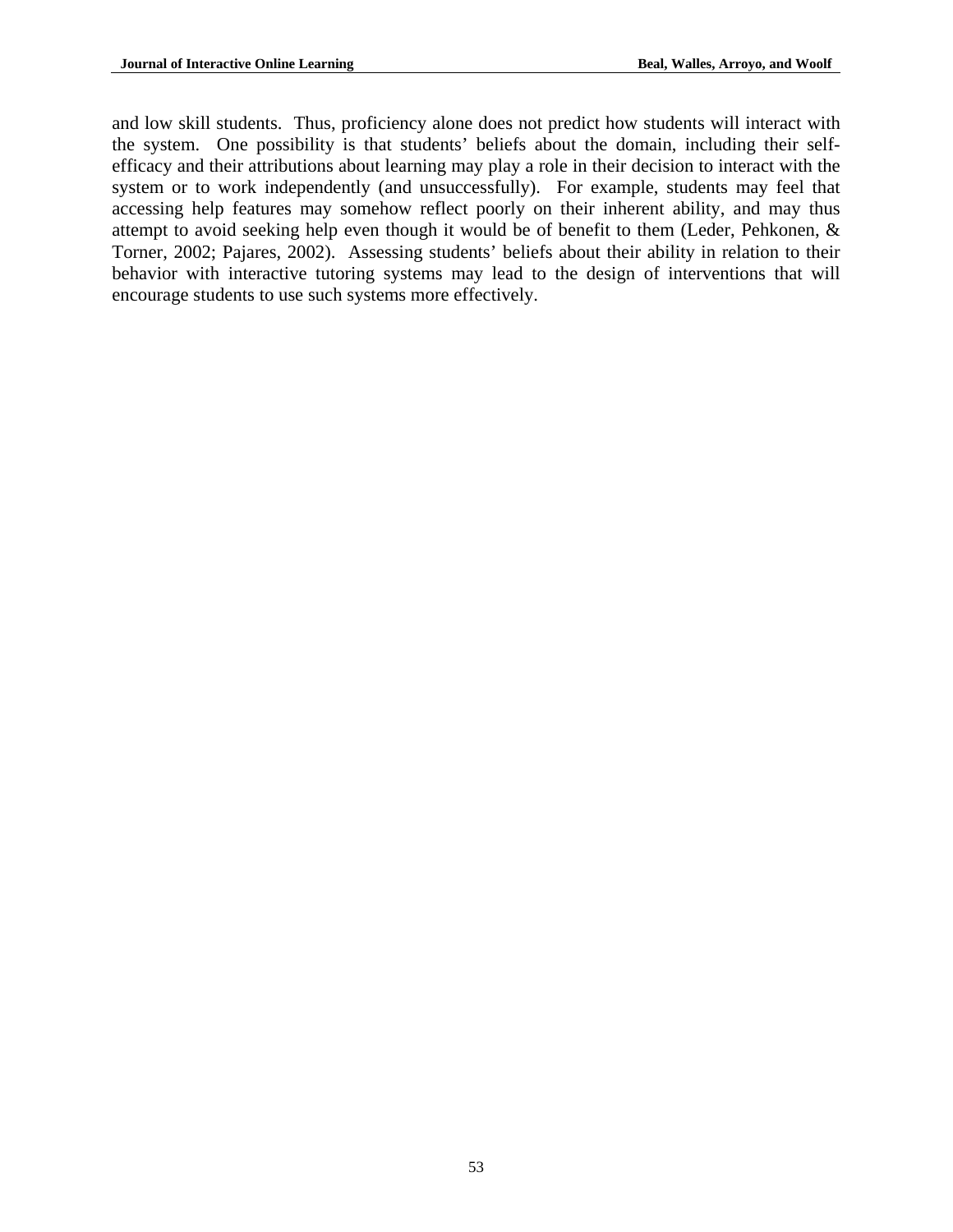### **References**

- American Institutes for Research. (2005). *Reassessing U. S. international mathematics performance: New Findings from the 2003 TIMSS and PISA*. Washington DC: American Institutes for Research.
- Arroyo, I., Beal, C., Murray, T., Walles, R., & Woolf, B. (2004). Web-based multimedia tutoring for high stakes achievement tests. In J. C. Lester, R. M. Vicari, & F. Paraguaçu (Eds.). *Proceedings of the 7th International Conference on Intelligent Tutoring Systems: Lecture Notes in Computer Science 3220*, pp. 468-477. Berlin: Springer-Verlag.
- Beal, C. R., Qu, L., & Lee, H. (2006, July). Classifying learner engagement through integration of multiple data sources. *Proceedings of the 21st National Conference on Artificial Intelligence*. Menlo Park CA: AAAI Press.
- Brown, A. L., Ellery, S., & Campione, J. (1994). Creating Zones of Proximal Development electronically. In J. Greeno & S. Goldman (Eds.), *Thinking practices: A symposium in mathematics and science education*, pp. 341-468. Hillsdale NJ: Erlbaum.
- Byrnes, J. P. (2003). Factors predictive of mathematics achievement in White, Black and Hispanic 12th graders. *Journal of Educational Psychology*, *95,* 316-326.
- Byrnes, J. P., & Takahira, S. (1993). Explaining gender differences on SAT-Math items. *Developmental Psychology, 29*, 805-810.
- Carnegie Learning, Inc. (2002, May). Results from Moore OK. *Cognitive Tutor Research Report OK-01-01*. Pittsburgh PA.
- Casey, M., Nuttall, R., & Pezaris, E. (1997). Mediators of gender differences in mathematics college entrance test scores: A comparison of spatial skills with internalized beliefs and anxieties. *Developmental Psychology, 33*, 669-680.
- Ceci, S. J., & Paierno, P. B. (2005). The rhetoric and reality of gap-closing: When the "havenots" gain but the "haves" gain even more. *American Psychologist, 60*, 149-160.
- College Board. (2005). *SAT Math scores for 2005 highest on record*. New York: The College Board.
- College Board. (2004). *How the test is scored*. Retrieved November 11, 2004, from http://www.collegeboard.com/student/testing/sat/scores/understanding/howscored.html
- Deubel, P. (2001). The effectiveness of mathematics software for Ohio Proficiency Test preparation. *Journal of Research on Technology in Education, 33*, 5.
- D'Mello, S. K., Craig, S. D., Sullins, J., & Graesser, A. C. (2006). Predicting affective states expressed through an emote-aloud procedure from Auto Tutor's mixed-initiative dialogue*. International Journal of Artificial Intelligence in Education, 16*, 3-28.
- Gallagher, A. (1992). *Sex differences in problem solving used by high scoring examinees on the SAT-M.* College Board Report No. 92-2, ETS RR No. 92-33. New York: College Board Publications.
- Gollub, J. P., Bertenthal, M. W., Labov, J. B., & Curtis, P. C. (2002). *Learning and understanding: Improving advanced study of mathematics and science in U. S. high schools.* Washington DC: National Academy Press.
- Leder, G. C., Pehkonen, E., & Torner, G. (2002). *Beliefs: A hidden variable in mathematics education.* Dordrecht: Kluwer.
- Martin, D. B. (2000). *Mathematics success and failure among African-American youth*. Mahwah NJ: Erlbaum.
- Mayer, R. E. (2001). *Multimedia learning*. New York: Cambridge University Press.